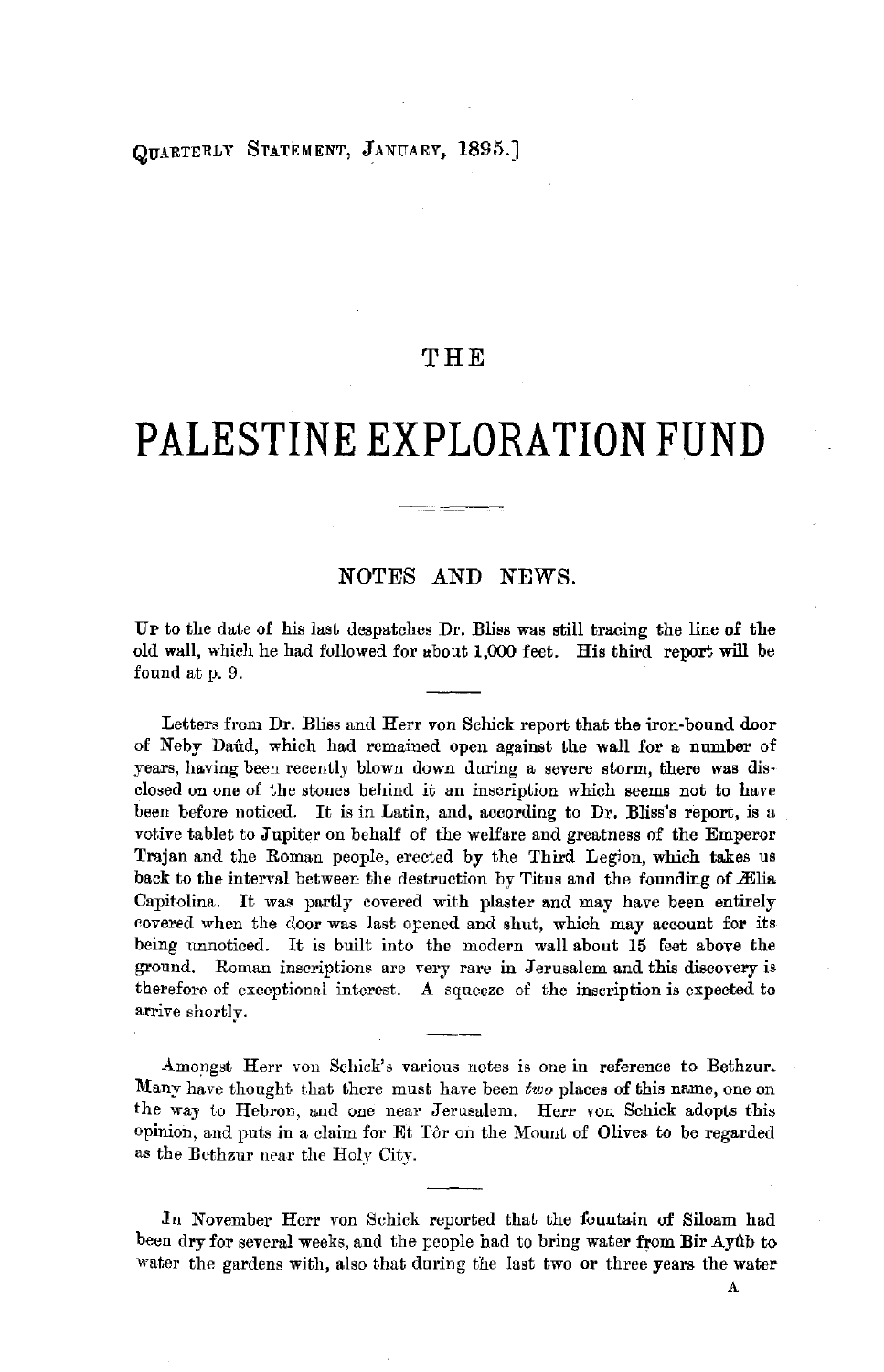#### 2 NOTES AND NEWS.

of the spring has in general been much less than in former times. The natives think that the blessing was taken away from the spring with the Siloam inscription. Others say that the diminution may be owmg to the many new houses built on the higher ground north and west of the city, which have cisterns for oolleoting the rain water, and that the increased cultivation of gardens and planting of trees has to do with it. But Herr von Schick thinks that if these were the causes Bir Ayûb would also have suffered, which is not the case.

Herr von Schick continues:-" I was told that a few years ago some Jews were bathing in the Virgin's Fountain, when a quarrel arose with the Fellahin and a Jew was injured by a stone, in consequence of which some of the Siloam people were imprisoned for a time, and, when they were released, an order was given that in future no one, whether Jew or Fellah, should be allowed to bathe there, so that the Fellahin might have no further quarrels with Jews. In order to enforce this rule a black man was placed there as watchman. But one day there was no more water, and the Fellahin charged the black man with taking it away by witchcraft, to which the man replied that if they would pay him £40 he would bring the water again.

"I£ this story be true, which I cannot know, then the black man may have opened some other channel for the water, not known hitherto. As Bir Ayub has much water it may be that it goes there now. Is there still anywhere an unknown channel?"

Dr. Chaplin states that some years ago it was a common custom for Jews, and especially Jewesses, to go to the Virgin's Fountain to bathe, under the belief that there was some special virtue in its waters. They called the place "Godl's Mikveh" = Gedaliah's bath, but what particular Gedaliah was referred to they seemed not to know.

We publish in this number the first portion of the Greek and other inscriptions collected in the Rauran by the Rev. W. Ewing, and also part of his personal narrative of his journey. It is proposed to publish the whole in the course of the year, so that all may be contained in the annual volume for 1895.

Referring to the serpent-like figure in Baron Ustinoff's collection, described and figured by Herr von Schick in the *Quarterly Statement* for 1893, p. 297, the Rev. J. E. Hanauer writes that he has discovered that the object was found at Lydda, and thinks that it may be connected with the popular ideas which have been current for so many centuries respecting the dragon slain by St. George, the patron Saint of Lydda-and of England. Mr. Hanauer refers to the fact that St. George is greatly revered by the Mohammedans, who identify him with El Khüdr, the evergreen Nebi, a holy man of ancient times, who, having been permitted to drink of the fountain of perpetual youth, can never die, but appears from time to time as the messenger of retributive Providence, to succour the godly, to punish the wicked, and to annihilate monster (dragon) forms of evil.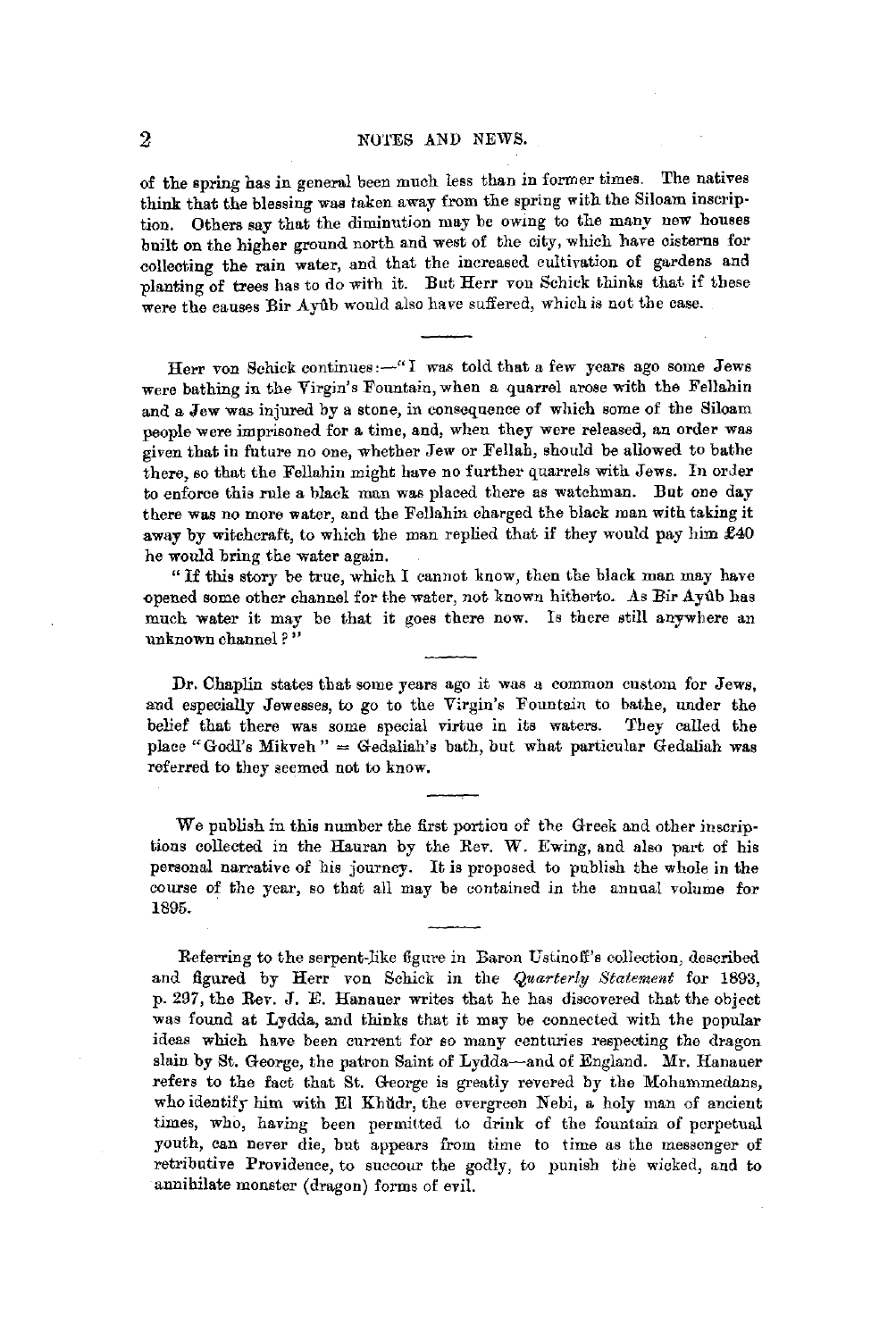#### NOTES AND NEWS. 3

Mr. Hanauer also reports that a deep vault or pit was recently discovered under the flooring of the little mosque in the house of Simon the Tanner.  $\overline{\text{at}}$  Jaffa. It seemed to be about thirty feet deep.

A. correspondent sends the following, from the "Daily News," thinking it may have interest for students of things connected with the Holy Land :-" Is the Jews'-harp a musical instrument? The question has been raised in the United States, for if it be only a toy, it will be liable to another rate of import duty  $\ldots$  The name of the instrument is, of course, an absurd corruption of 'jaws-harp.'"

It **is** pretty certain that this instrument has no special connection with Jews or the ancient country of the Jews, but the derivation suggested seems less probable than that from  $\text{j}eu\text{-}harpe = \text{toy} \text{-}harp.$  In some old authors we have jeu-trompe, which seems to have meant the same thing.

**A.** correspondent from Jaffa reports that an iron bridge has recently been built by the Government over the Wady Musrura just where the Nablus road crosses the stream before its junction with the Aujeh.

The Rev. Theodore E. Dowling, Honorary Secretary of the Jerusalem Association, reports that a course of lectures will be delivered in Christ Church Lecture Room, Jerusalem, under the auspices of the Association, during the approaching travelling season. Subject to any necessary alterations, the programme is as follows: $-$ 

| DATE.<br>Friday, February 26 |                          |    |                      | NAME.                                                                                                  | SUBJECT.<br>A Walk about Jerusalem.                                                   |
|------------------------------|--------------------------|----|----------------------|--------------------------------------------------------------------------------------------------------|---------------------------------------------------------------------------------------|
|                              |                          |    |                      | Rev. A. H. Kelk, M.A.<br>$\ddotsc$<br>$\ddotsc$<br>$\ddotsc$                                           |                                                                                       |
| Saturday, March 2            |                          |    |                      | Herr Baurath C. Schick<br><br>                                                                         | The Temple: Illustrated by<br>Models.                                                 |
| Monday,                      | $\ddot{\phantom{a}}$     | 4  | $\ddotsc$            | Bliss, F. J., Esq., Ph.D.                                                                              | Recent Excavations.                                                                   |
| 11                           | $\ddot{\phantom{1}}$     | 4  | $\ddotsc$            | (Afternoon, 2.30 o'clock-on Mount   Zion.)<br>Percy D'Erf Wheeler, Esq., M.D.,<br>F.R.O.S.E., F.R.G.S. | Jews of Jerusalem.                                                                    |
| Tuesday,                     | $\overline{\phantom{a}}$ | õ  |                      | Hanauer, Rev. J. E.<br>$\cdots$                                                                        | The City Walls and Gates                                                              |
| $\mathbf{H}$                 | 55.                      | 12 | $\cdots$             | Zeller, Rev. J.                                                                                        | and their Folk Lore.<br>The Bedawin.                                                  |
| 1.5                          | $\overline{\phantom{a}}$ | 19 | $\ddot{\phantom{a}}$ | Percy D'Erf Wheeler, Esq., M.D.,<br>F.R.C.S.E., F.R.G.S.                                               | Jewish Life in Palestine.                                                             |
| 5.5                          | <b>A</b> 1               | 26 |                      | Bliss, F. J., Esq., Ph.D. ,<br>$\cdots$<br>$\cdots$                                                    | The Tells of Palestine.                                                               |
| 79                           | April 2                  |    |                      | E. W. G. Masterman, Esq., F.R.C.S.                                                                     | Galilee.                                                                              |
| , 1                          | $\overline{\mathbf{z}}$  | 9. |                      | Dickson, John, Esq., H.B.M. Consul<br>or<br>Dowling, Rev. Theodore E.<br>                              | Progress and Produce in<br>Palestine.<br>The City and the Land-<br>A Lantern Lecture. |

Tourists are invited to visit the Loan Collection of " Antiques" in the Association Room, which is situated opposite the Tower of David, where maps of Palestine and Palestine Exploration Fund publications are kept for sale.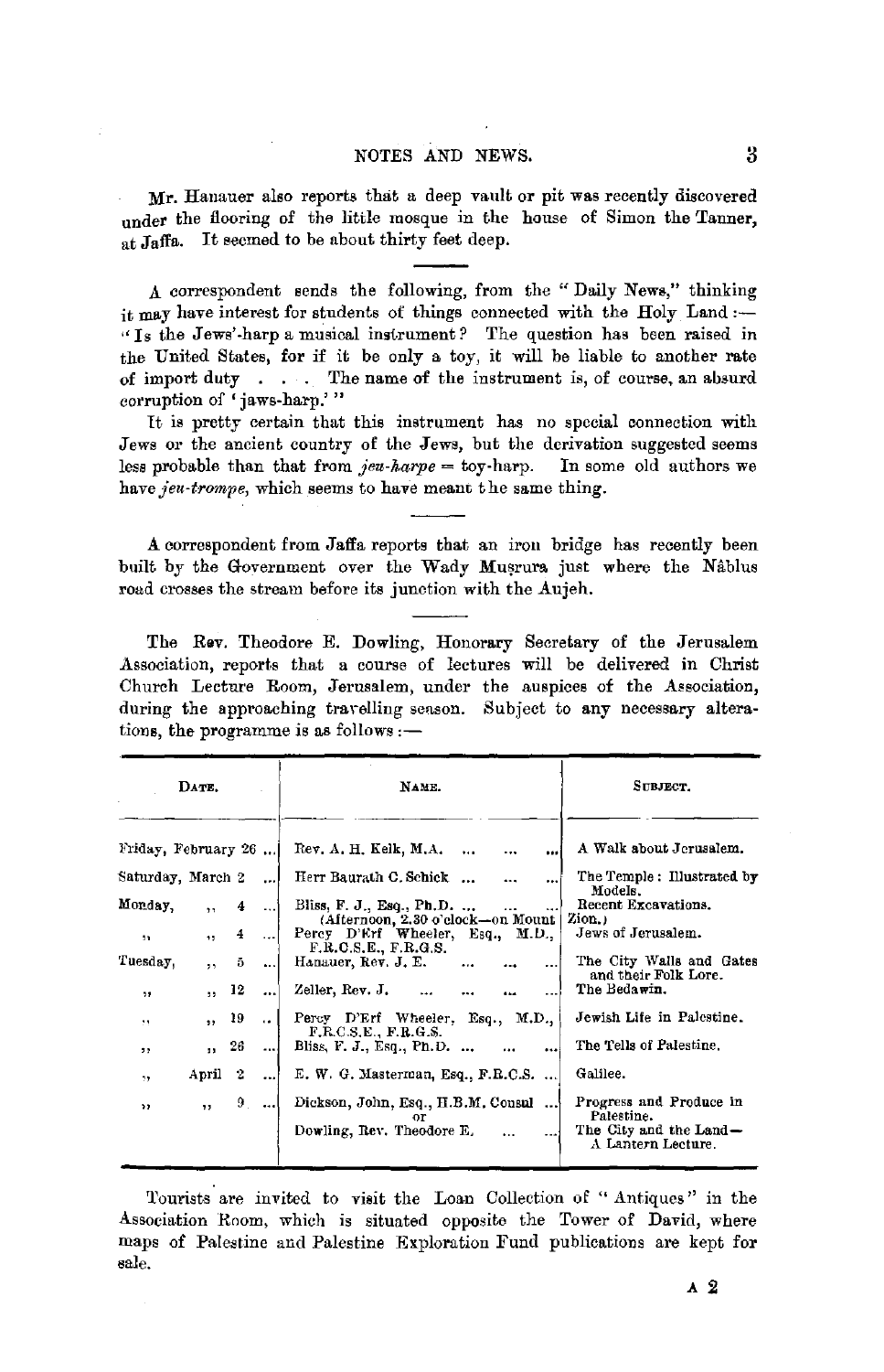The following have kindly consented to act as Honorary Local Secretaries:-

The Rev. C. E. Ranken, St. Ronans, Malvern. Henry Clark, Esq., Prospect House, Trent Street, Stockton-on-Tees. J. T. Atkinson, Esq., Hayesthorpe, Holgate Hill, York. Dr. McEwan, Prestonpans, **N.B.** 

Mr. Walter Besant's summary of the work of the Fund from its commencement has been brought up to date by the author, and will be published shortly under the title, "'fhirty Years' Work in the Holy Land." Applications for copies may now be sent in to **Mr.** Armstrong.

**Mr.** George Armstrong's Raised Map of Palestine is on view at the office of the Fund. A circular giving full particulars about it will be sent on application to the Secretary.

Subscribers to the PALESTINE PILGRIMS' TEXT SOCIETY who have not sent in their application for cases for binding the translations issued by the Society, are reminded that these are now ready, and that the whole issues-Nos. 1 to 26 (up to date)-have been arranged in chronological order, so as to make 10 volumes of equal size.

Index to the *Quarterly Statement.-A* new edition of the Index to the *Quarterly Statements* has been compiled. It embraces the years 1869 (the first issue of the journal) to the end of 1892. Contents :--Names of the Authors and of the Papers contributed by them; List of the Illustrations; and General Index. This Index will be found extremely useful. Price to subscribers to the Fund, in paper cover, ls. *6d.,* in cloth, *2s. 6d.,* post free; non-subscribers, 2s. and 3s.

The museum of the Fund, at 24, Hanover Square, is now open to subscribers between the hours of 10 a.m. and 6 p.m., every week-day except Saturdays, when it closes at 2 p.m.

The Committee will be glad to receive donations of Books to the Library of the Fund, which already contains many works of great value relating to Palestine and other Bible Lands. See list of Books, July *Quarterly Statement*, U\93.

It may be well to mention that plans and photographs alluded to in the reports from Jerusalem and elsewhere cannot all be published, but all are preserved in the offices of the Fund, where they may be seen by subscribers.

The first volume of the "Survey of Eastern Palestine," by Major Conder, is accompanied by a map of the portion of country surveyed, special plans, and upwards of 360 drawings of ruins, tombs, dolmens, stone circles, inscrip· tions, &c. Subscribers to the " Survey of Western Palestine" are privileged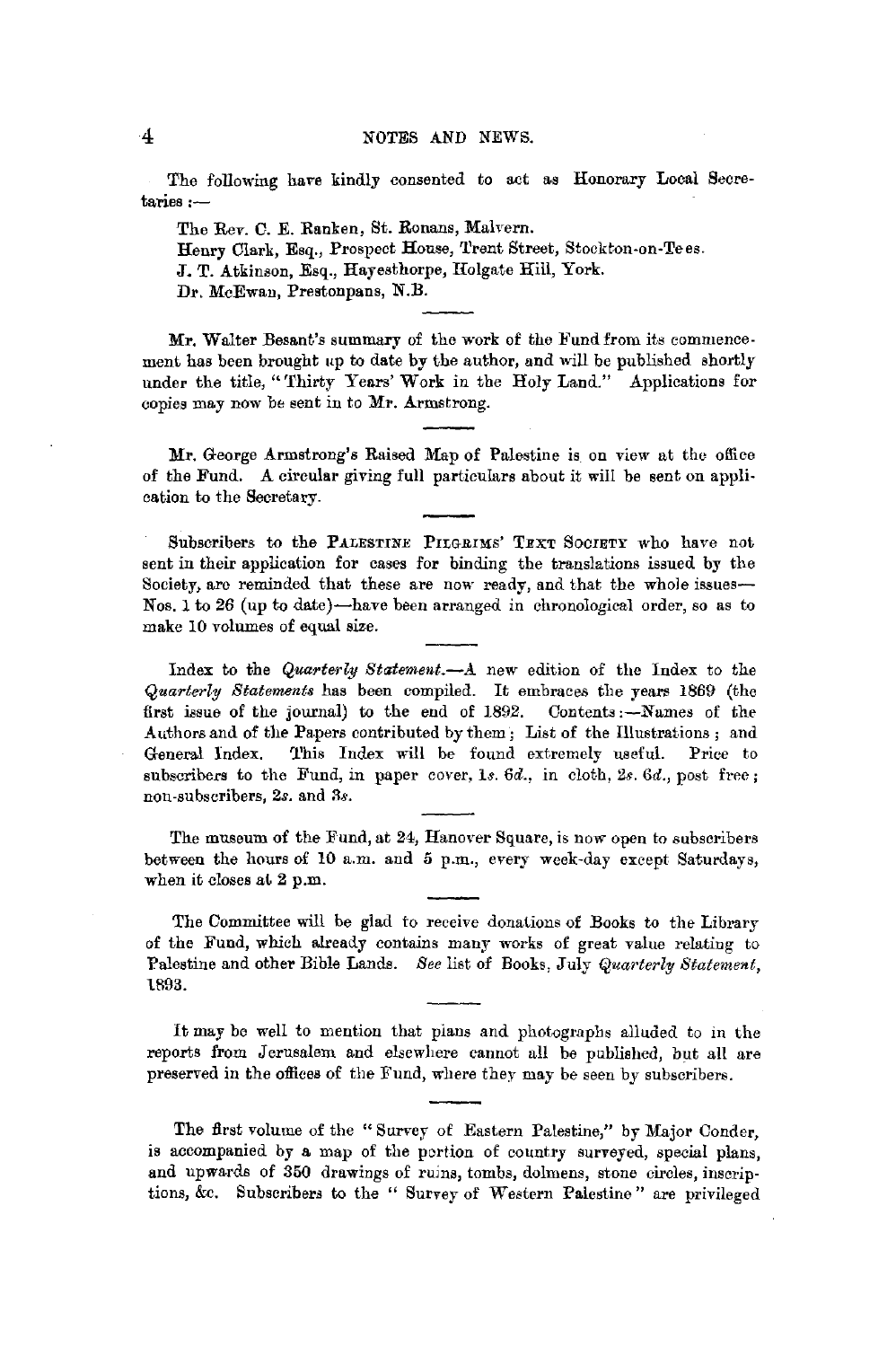to have the volumes for seven guineas. The price will be raised, after 250 names are received, to twelve guineas. The Committee *are pledged never to*  let any copies be subscribed for under the sum of seven quineas, A. P. Watt and Son, Hastings House, Norfolk Street, Strand, W.C., are the Sole Agents. The attention of intending subscribers is directed to the announcement in the last page of this number.

Mr. H. Chichester Hart's "Fauna and Flora of Sinai, Petra, and the Wady Arabah," which forms the second volume, can be had separately.

M. Clermont-Ganneau's work, "Archæological Researches in Palestine," will form the third volume. The first portion of it is already translated and in the press.

The maps and books now contained in the Society's publications comprise an amount of information on Palestine, and on the researches conducted in the country, which can be found in no other publications. It must never be forgotten that no single traveller, however well equipped by previous knowledge, can compete with a scientific body of explorers, instructed in the periods required, and provided with all the instruments necessary for carrying out their work. See list of Publications.

*The Old and New Testament Map of Palestine* (scale  $\frac{3}{8}$  of an inch to a mile).--Embraces both sides of the Jordan, and extends from Baalbek in the north to Kadesh Barnea in the south. All the modern names are in black; over these are printed in red the Old Testament and Apocrypha names. The New Testament, Josephus, and Talmudic names are in blue, and the tribal possessions are tinted in colours, giving clearly all the identifications up to date. It is the most comprehensive map that has been published, and will be invaluable to universities, colleges, schools, &c.

It is published in 20 sheets, with paper cover; price to subscribers to the Fund, 23s.; to the public, £2. It can be had mounted on cloth, rollers, and varnished for hanging. The size is 8 feet by 6 feet. The cost of mounting is extra *(see* Maps).

In addition to the 20-sheet map, the Committee have issued as a separate Map the 12 sheets (viz., Nos. 5-7, 9-11, 13-15, 20-22), which include the whole of Palestine as far north as Mount Hermon, and the districts beyond Jordan as far as they are surveyed. *See* key-map to the sheets.

The price of this map, in 12 sheets, in paper cover, to subscribers to the Fund, *12s. 6d.;* to the public, £1 ls.

The size of this map, mounted on cloth and roller for hanging, is 4½ feet by  $6\frac{3}{4}$  feet.

Any single sheet of the map can be had separately, price, to subscribers of the Fund, ls. *6d.* Mounted on cloth to fold in the pocket suitable for travelling, *2s.*  To the public *2s.* and *2s. 6d.* 

Single copies of these maps in sheets, with cover, can be sent by post to all foreign countries at an extra charge of 1s.

*A. copy of names and places in the Old and New Testament, with their modern identifications and full references, can be had by suoscribers witk eitker of tkese maps at the reduced price of 2s. 6d.*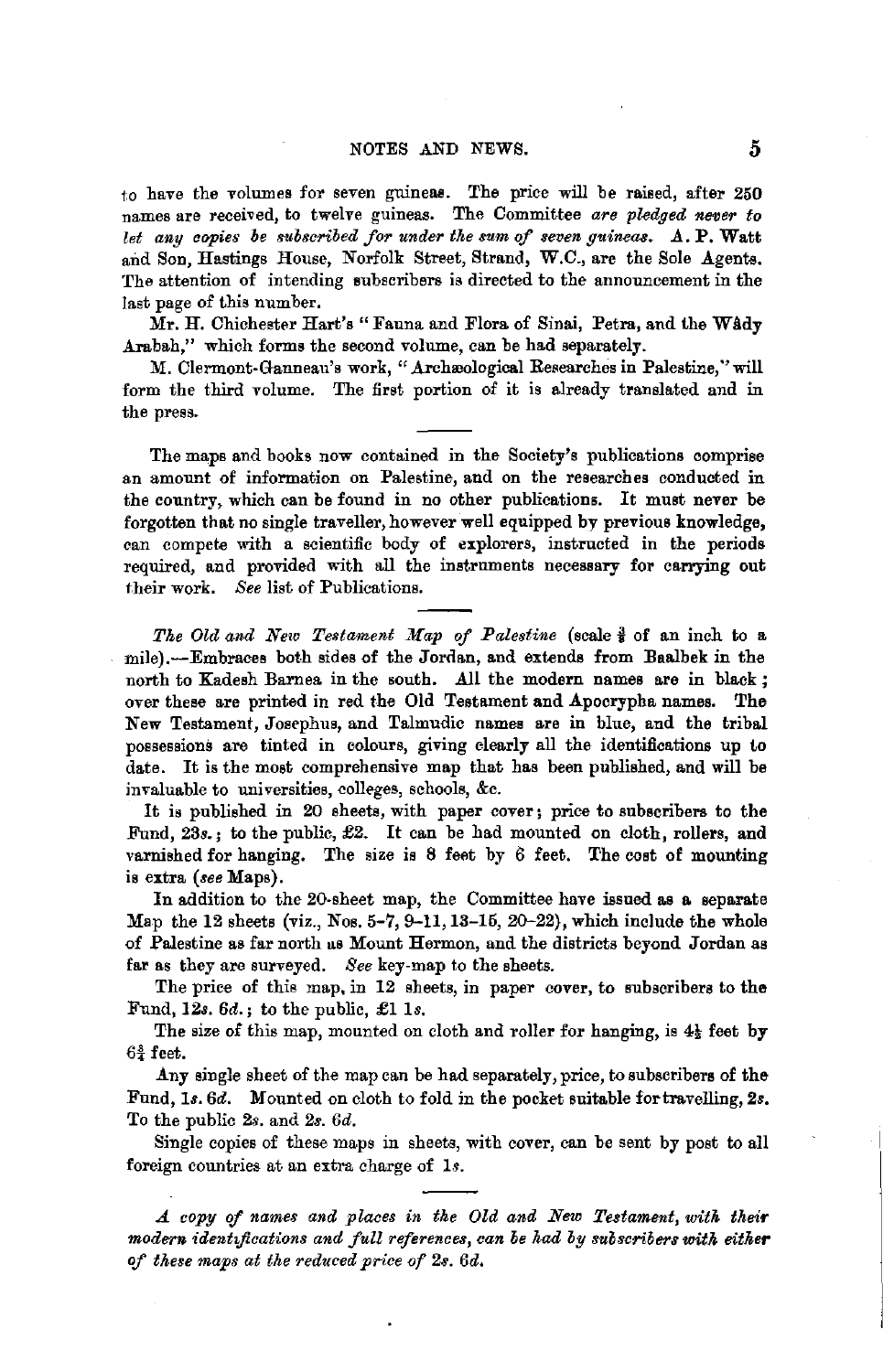## 6 NOTES AND NEWS,

Branch Associations of the Bible Society, all Sunday School Unions within the Sunday School Institute, the Sunday School Union, and the Wesleyan Sunday School Institute, will please observe that by a special Resolution of the Committee they will henceforth be treated as subscribers and he allowed to purchase the books and maps (by application only to the Secretary) at reduced price.

The income of the Society, from September 22nd to December 24th, 1894, was-from annual subscriptions and donations, including Local Societies, £642 12s. 0d.; from all sources-£874 8s. 8d. The expenditure during the same period was £706 3s. 6d. On December 24th the balance in the Bank was £316 ls. lld.

Subscribers are requested to note that the following cases for binding, casts, and slides can be had by application to the Assistant Secretary at the Office of the Fund:-

Oases for binding Herr Schumacher's" Jaulan," *Is.* each.

Cases for binding the *Quarterly Statement*, in green or chocolate, 1s. each, Cases for binding "Abila," "Pella," and "'Ajlûn" in one volume, ls. each.

Casts of the Tablet, front and back, with a Cuneiform Inscription found in May, 1892, at Tell el Hesy, by F. J. Bliss, Explorer to the Fund, at a depth of 35 feet. It belongs to the general diplomatic correspon• dence carried on between Amenhotep III and IV and their agents in various Palestinian towns. Price *2s. 6d.* the pair.

Casts of the Ancient Hebrew Weight brought by Dr. Chaplin from Samaria, price *2s. 6d.* each.

Casts of an Inscribed Weight or Bead from Palestine, forwarded by Professor Wright, Cambridge, Mass., U.S.A., price ls. each. ·

Lantern slides of the Raised Map, the Sidon Sarcophagi, and of the Bible places mentioned in the catalogue of photos and special list of slides.

In order to make up complete sets of the *Quarterly Statement* the Committee will be very glad to receive any of the back numbers.

While desiring to give publicity to proposed identifications and other theories advanced by officers of the Fund and contributors to the pages of the *Quarterly Statement,* the Committee wish it to be distinctly understood that by publishing them in the *Quarterly Statement* they neither sanction nor adopt them.

Subscribers who do not receive the *Quarterly Statement* regularly are asked to send a note to the Secretary. Great care is taken to forward each number to all who are entitled to receive it, but changes of address and other causes give rise occasionally to omissions.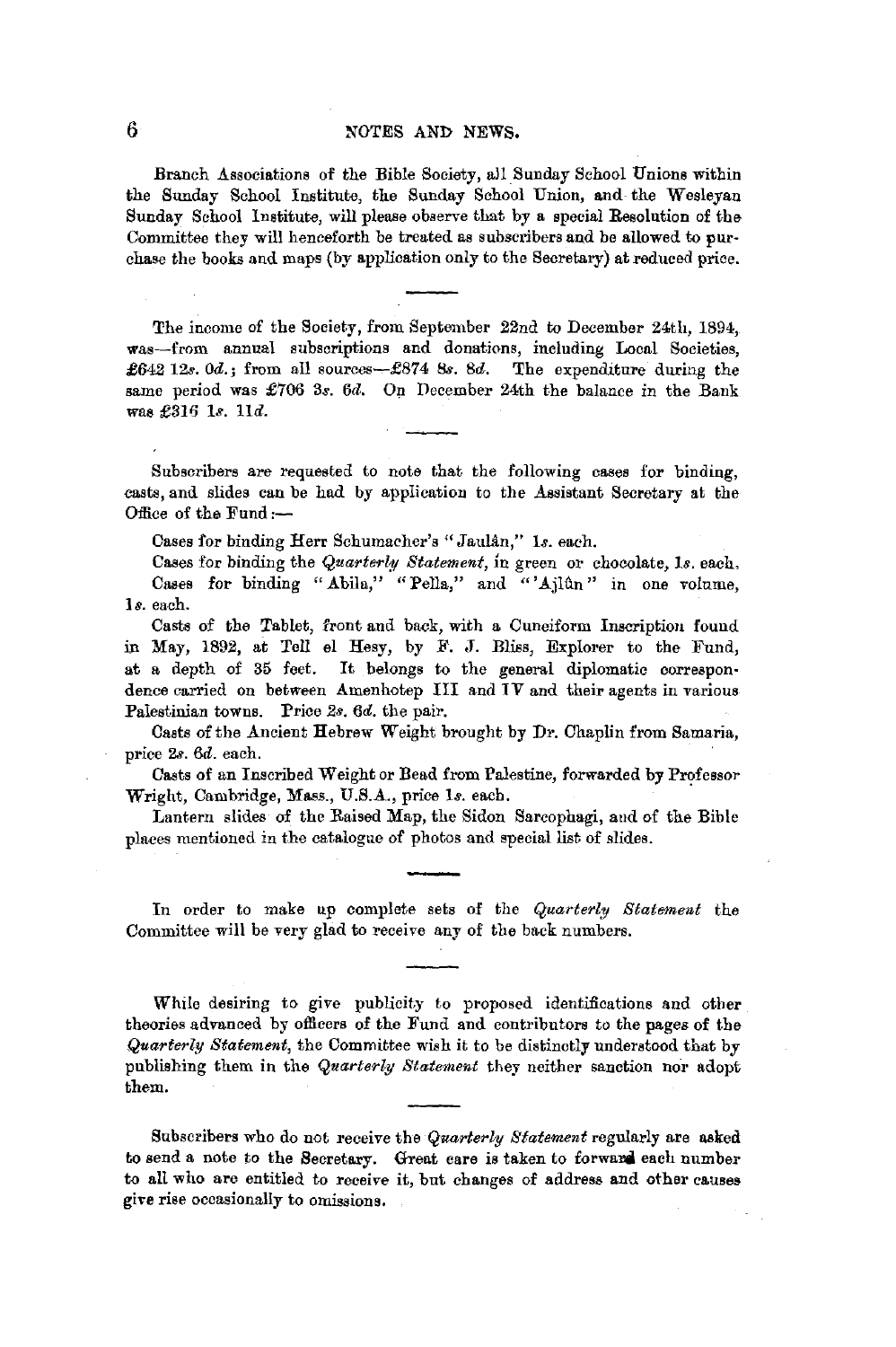The authorised lecturers for the Society are-

- The Rev. Thomas Harrison, F.R.G.S., Hillside, Benenden, Staplehurst, Kent. His subjects are as follows: $-$ 
	- (1) *Researck and Di:scovery in tke Holy Land.*
	- (2) *Bible Scenes in the Light of Modern Science*.
	- (3) The Survey of Eastern Palestine.
	- (4) *In tke Track of tke Israelites from Egypt to Canaan.*
	- (5) The Jordan Valley, the Dead Sea, and the Cities of the Plain.
	- (6) The Recovery of Jerusalem-(Excavations in 1894).
	- (7) *The Recovery of Lackish and the Hebrew Conquest of Palestine.*
	- (8) *Archaeological Illustrations of the Bible.* (Specially adapted for Sunday School Teachers).

N.B.-All these Lectures are illustrated by specially prepared lantern slides.

The Rev. J. R. Macpherson, B.D., Kinnaird Manse, Inchture, N.B. His subjects are as follows:-

- (1) *The Work of the Palestine Exploration Fund,*
- (2) *The Survey of Palestine.*
- (3) *Tke City of Jerusalem.*
- (4) *Eastern Palestine.*
- (5) *Calvary and the Ckurck of tke Holy Sepulchre.*
- The Rev. J. Llewelyn Thomas, M.A., Aberpergwm, Glynneath, South Wales. His subjects are as follows: $-$ 
	- (1) *Explorations in Judea.*
	- (2) *Research and Discovery in Samaria and Galilee.*
	- (3) *In Bible Lands; a Narrat;ve of Personal Experiences.*
	- (4) The Reconstruction of Jerusalem.
	- (5) *Problems of Palestine.*
- The *Rev.* Charles Harris, M.A., F.R.G.S., St. Lawrence, Ramsgate. (All Lectures illustrated by lantern slides). His subjects are as follows: $-$ 
	- {l) *Modern Discoveries in Palestine.*
	- (2) *Stories in Stone; or, New Ligkt on tke Old Testament.*
	- (3) *Underground Jerusalem; or, Witk the Explorer in* 1894. Bible Stories from the Monuments, or Old Testament History in the Light of Modern Research:-
	- ( 4) A. *Tke Story of Joseph; or, Life in Ancient Egypt.*
	- (5) B. *The Story of Moses; or, Through the Desert to the Promised Land.*
	- (6) c. *The Story cif Josk11a; or, The Buried City of Lachisk.*
	- (7) D. *Tke Story of Sennacherib* ; *or Scenes of Assyrian Warfare.*
	- (8) E. *Tke Story of tke Hittites; or, A Lost Nation Found.*